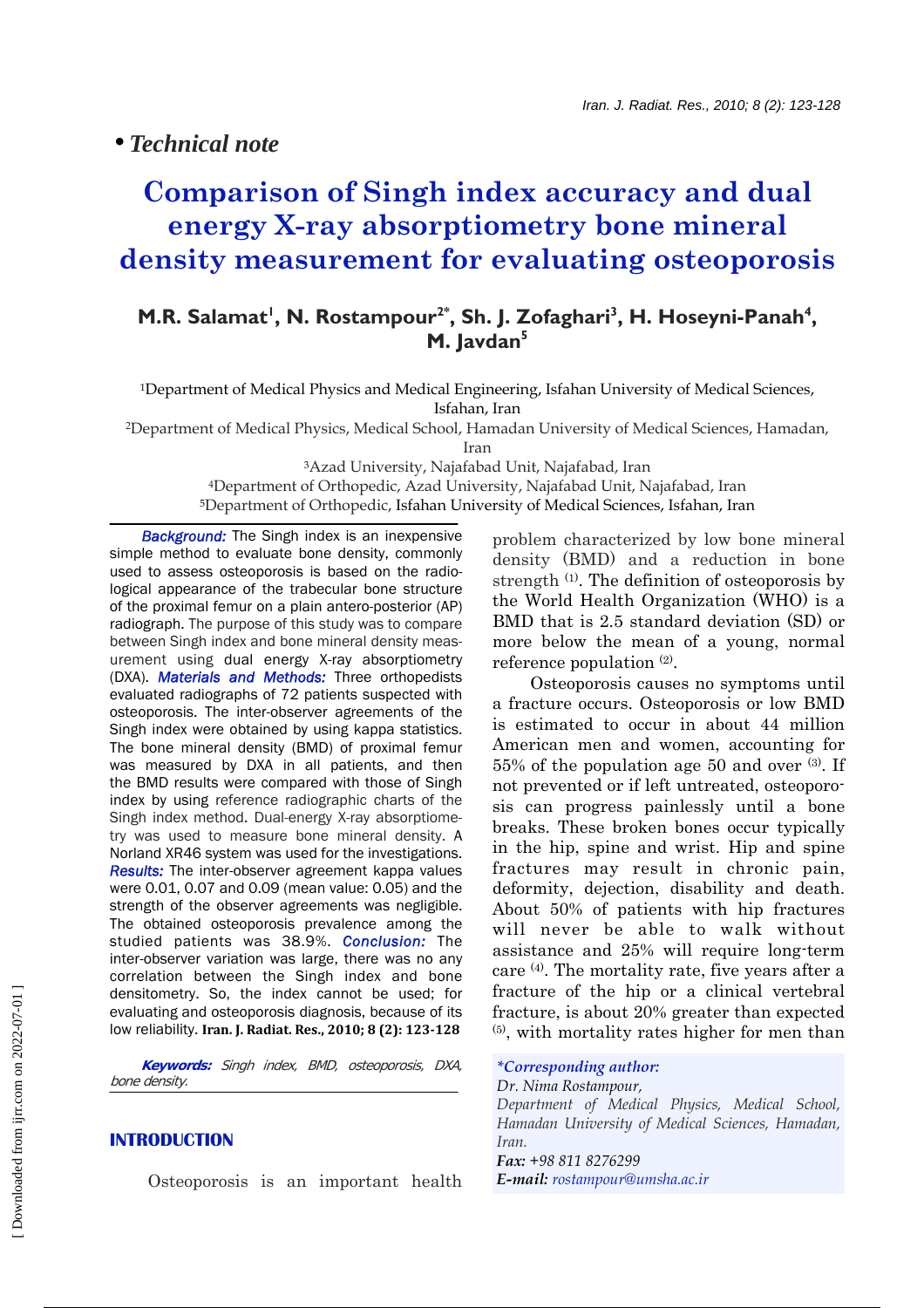women (6). The Surgeon General's "Report on Bone Health and Osteoporosis" (7) and the National Osteoporosis Foundation's (NOF) "Physician's Guide to Prevention and Treatment of Osteoporosis" (8) identify osteoporosis as a major public health concern, and emphasize the importance of using BMD testing as a clinical tool to diagnose patients at high risk of fracture before the first fracture occurs.

 Bone mass measurement is the single best predictor of fracture risk (9-12). Techniques used to assess the risk of fractures include: 1) clinical assessment of risk factors and 2) physical measurement of skeletal mass. Bone mass can be measured by some techniques for evaluating the femoral neck trabecular morphology, i.e. the Singh index, radiogrammetry, radiographic absorptiometry, quantitative computed tomography (QCT), quantitative ultrasonography (QUS), or by energy absorptiometry (e.g. dual energy X-ray absorptiometry (DXA) or single energy X-ray absorptiometry (SXA)). DXA is an accurate technique for measuring BMD (9, 13). The equipment is widely available and has the capacity of multi-site measurements mainly of the spine, hip and forearm (14). The Singh index, which describes trabecular patterns in the proximal femur, has been used as a predictor for hip fractures and as an indicator of osteopenia. Evidence suggests that its contribution to the assessment of hip fracture risk is in its description of the structural properties of the femur. This pattern of trabecular bone loss has been characterized by Singh *et al.*  $(15)$ , who devised a scale from 1 to 6 to describe the degree of trabecular bone loss from the proximal femur (Singh index). Each grade of the index was characterized by particular degrees of bone loss from the various trabecular groups in the proximal femur. Singh suggested that the index could be used to separate patients with spinal osteoporosis from normal individuals, and that the index reflected the bone loss throughout the skeleton. Subsequent studies have shown that the Singh index usefulness in predicting skeletal bone mass has been overstated, and that the index is significantly inferior to photon absorptiometry methods (16-20).

 The Singh index is an inexpensive simple method of assessing bone density at a site where fractures occur. The Singh index has been criticized for its low reliability due to the subjective nature of its ill-defined grading of  $(21, 22)$ , and cut-off level  $(15, 20)$ , for osteoporosis.

#### **MATERIALS AND METHODS**

 The study was carried out on referred patients to Esfahan Osteoporosis Diagnosis Center (IODC) and Azadeh Osteoporosis Diagnosis Center in Esfahan (Iran). For this purpose, 72 patients (68 women and 4 men) with a fracture of the femoral neck or trochanteric region were selected randomly. All referred patients filled a questioner about previous illnesses and drug use, gynecological history, nutritional habits, physical activity, education level, and other life-style habits.

 To determine Singh index, the anteriorposterior (AP) hip joint radiographs were needed. Hip joint AP was performed with radiography conditions at kVp at 70 and mAs of 25. Six grades were assigned on radiographs by using reference radiographic charts of the Singh index method (table 1), and then were compared with DXA results. A Norland XR46 system was used for the investigations, which was programmed to measure and calculate the BMD of the femoral neck.

 Patients with the following criteria were excluded from the study: 1) pregnant women, 2) disinclined patients for participating in the investigation, and 3) having orthopedic tools in body. After gathering and providing the radiographs in three separate sessions by three experienced orthopedists, the radiographs were analyzed and the Singh index was determined.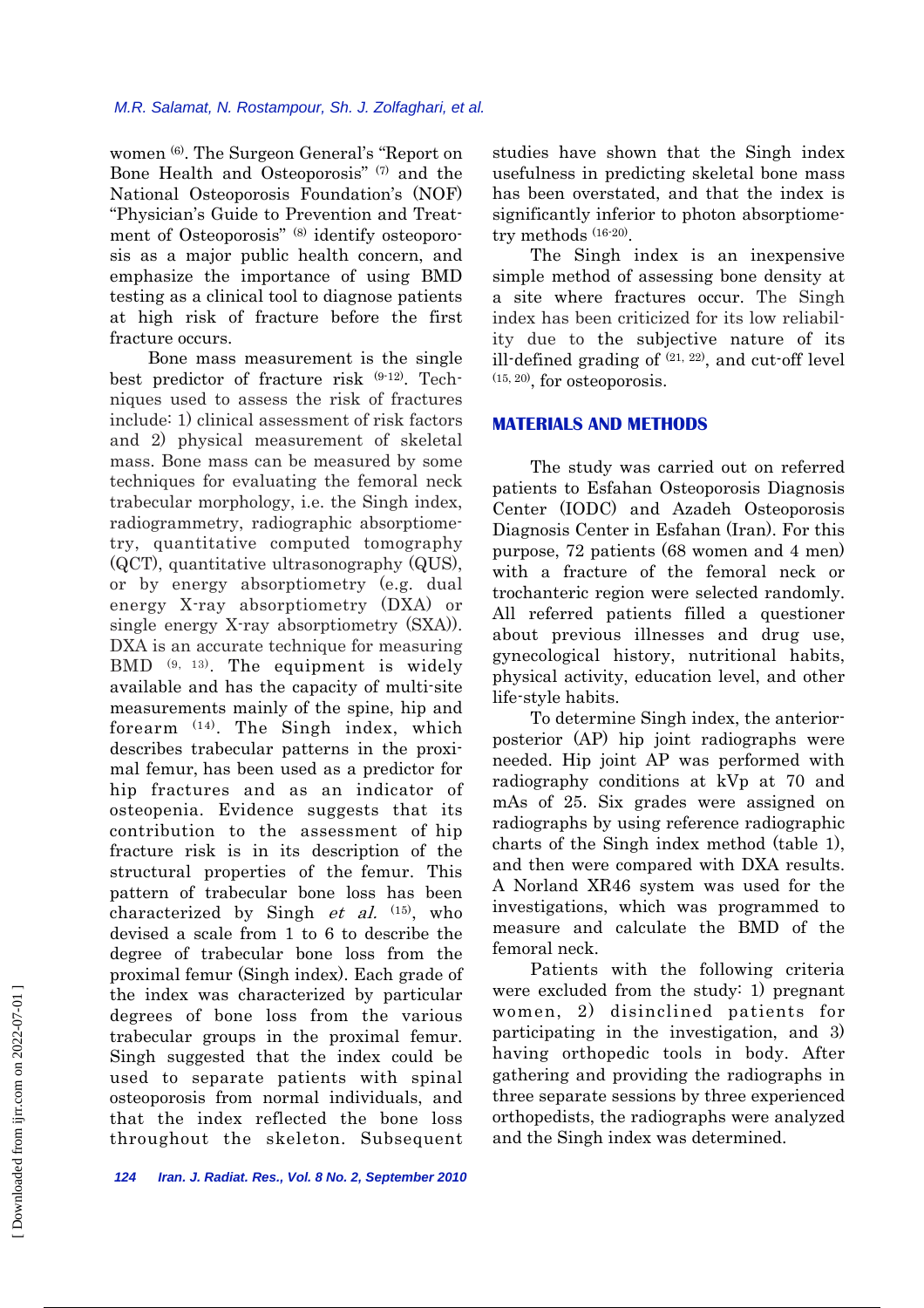| <b>Detail of Singh Index</b>                                                                                                                                                       | <b>Figure of Singh Index</b> |
|------------------------------------------------------------------------------------------------------------------------------------------------------------------------------------|------------------------------|
| Grade 6:<br>All the normal trabecular groups are visible and<br>the upper end of the femur seems completely<br>occupied by cancellous bone.                                        |                              |
| Grade 5:<br>Principal tensile & principal compressive trabe-<br>culae is accentuated. Ward's triangle appears<br>prominent.                                                        |                              |
| Grade 4:<br>Principal<br>tensile<br>trabeculae<br>markedly<br>are<br>reduced in number but can still be traced from<br>the lateral cortex to the upper part of the<br>femoral neck | ß                            |
| Grade 3:<br>There is a break in the continuity of the<br>principal tensile trabeculae opposite the greater<br>trochanter, this grade indicates definite osteopo-<br>rosis.         |                              |
| Grade 2:<br>Only the principal compressive trabeculae stand<br>out prominently, remaining trabeculae have<br>been essentially absorbed.                                            |                              |
| Grade 1:<br>Principal compressive trabeculae are markedly<br>reduced in number and are no longer promi-<br>nent.                                                                   |                              |

Table 1. Pattern of trabecular resorption in the femur due to osteoporosis (15).

 $\overline{\phantom{0}}$ 

*Iran. J. Radiat. Res., Vol. 8, No. 2, September 2010 125*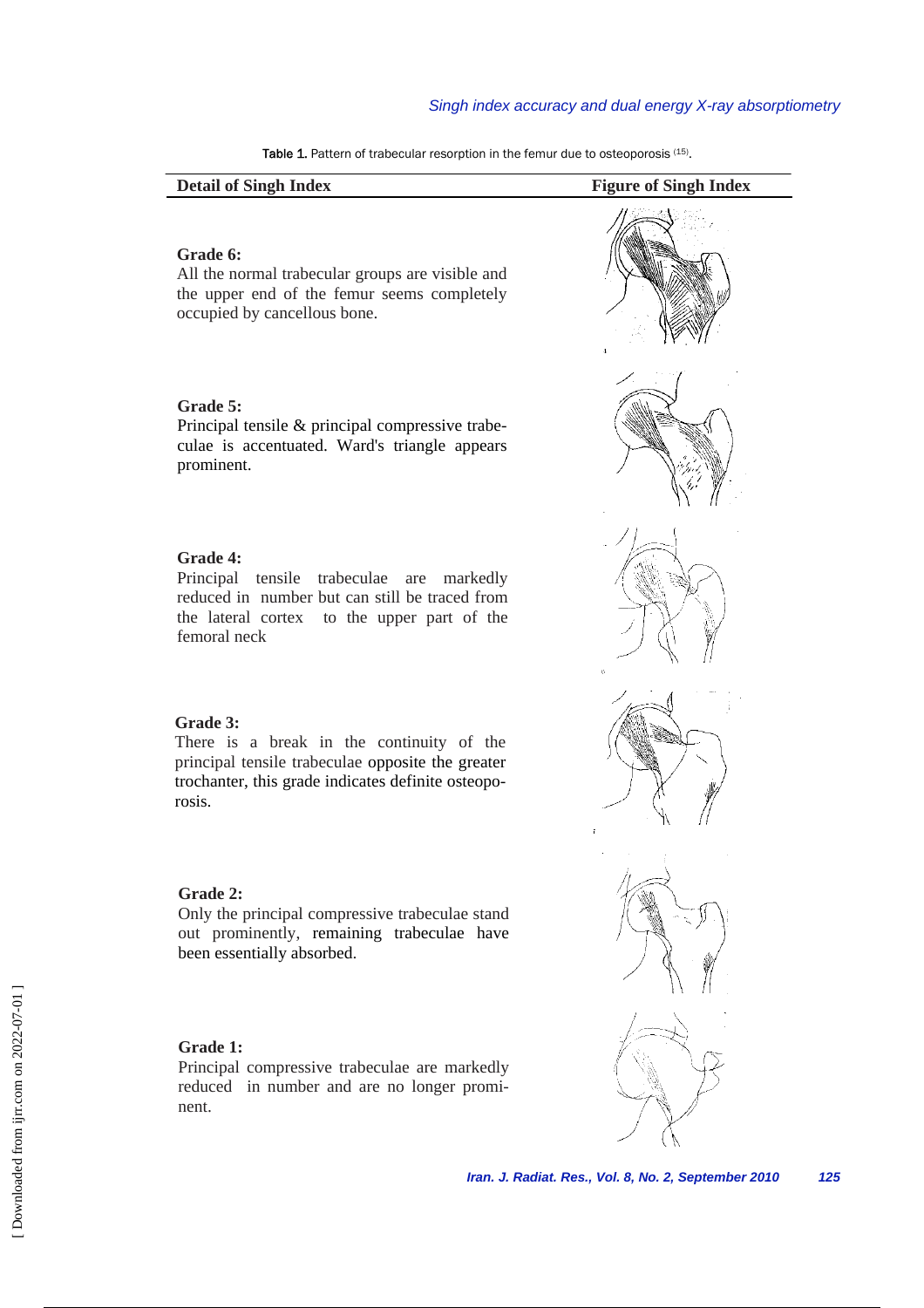#### *Statistical analysis*

 For the determination of Singh index, reporting the densitometry results and analysis of other variables, Pearson and Spearman correlation coefficients (r), as well as  $X^2$  tests were used. A P-value of <0.05 was considered as a significant level. The kappa statistic is a chance-corrected measure of agreement first described by Cohen (23). Kappa values define the proportion of agreement in excess of that to be expected by chance alone. It compares an observed measure of agreement, with a level of agreement expected by chance alone. The maximum value of 1.0, means complete agreement and a value of zero indicates no agreement than expected by chance alone, and the value may be less than zero. Landis and Koch (24) criteria were used to assess the agreement level (table 2).

Table 2. Landis and Koch (24) criteria for kappa statistic.

| <b>Kappa</b> score | <b>Level of agreement</b> |
|--------------------|---------------------------|
| $0.00 - 0.20$      | Slight                    |
| $0.21 - 0.40$      | Fair                      |
| $0.41 - 0.60$      | Moderate                  |
| $0.61 - 0.80$      | Substantial               |
| $0.81 - 1.00$      | Excellent                 |

 Statistical analysis was performed with SPSS software. Correlations among the variables under study were established using Pearson and Spearman's coefficient of correlation, and differences among parameters were assessed using Student's t-test.

#### **RESULTS**

 The radiographs were observed by three different orthopedists. Each considered a Singh index for each radiograph. The agreements among the viewers were as bellow:

A) Between observer 1 and 2: Kappa = 0.01

B) Between observer 1 and 3: Kappa = 0.07

C) Between observer 2 and 3: Kappa = 0.09 As seen in table 2, observer agreements

*126 Iran. J. Radiat. Res., Vol. 8 No. 2, September 2010* 

are negligible. The following results were obtained in this study:

1) Correlation and  $X^2$  test between the Singh index and vertebral BMD response were calculated and then were seen, there was no significant correlation between them  $(r = -0.05)$ .

2) The Singh index and hip BMD response were independent of each other and there was no significant correlation between them  $(r = 0.1$  and  $p = 0.14$ ).

3) There was no significant correlation between the Singh index and age  $(r = -0.1$ and  $p = 0.26$ ).

4) There was a significant negative correlation between hip BMD and age  $(r = -0.4$  and  $p = 0$ ).

5) There was a significant negative correlation between vertebral BMD and age  $(r = -$ 0.3 and  $p = 0.001$ ).

6) There was no significant correlation between the Singh index and the weight of patients ( $r = -0.02$  and  $p = 0.93$ ).

7) There was a direct correlation between vertebral BMD and weight  $(r = 0.3$  and  $p =$ 0.001).

8) There was a direct correlation between hip BMD and weight  $(r = 0.4$  and  $p = 0)$ .

9) There was a significant negative correlation between the Singh index and height (r  $= -0.5$  and  $p = 0.01$ ).

10) There was no significant correlation between the Singh index and pregnancy number ( $r = 0.05$  and  $p = 0.75$ ).

11) There was a significant negative correlation between vertebral BMD and pregnancy number ( $r = -0.4$  and  $p = 0.006$ ).

12) The Singh index had high sensitivity in screening (96%).

13) Speciality of the Singh index in screening was poor (2%).

14) Positive prediction value of the Singh index was 38% and negative prediction value of it was 50%.

#### **DISCUSSION**

In 1970, Singh *et al.*  $(15)$  demonstrated how the trabecular patterns of the proximal femur were disturbed in the course of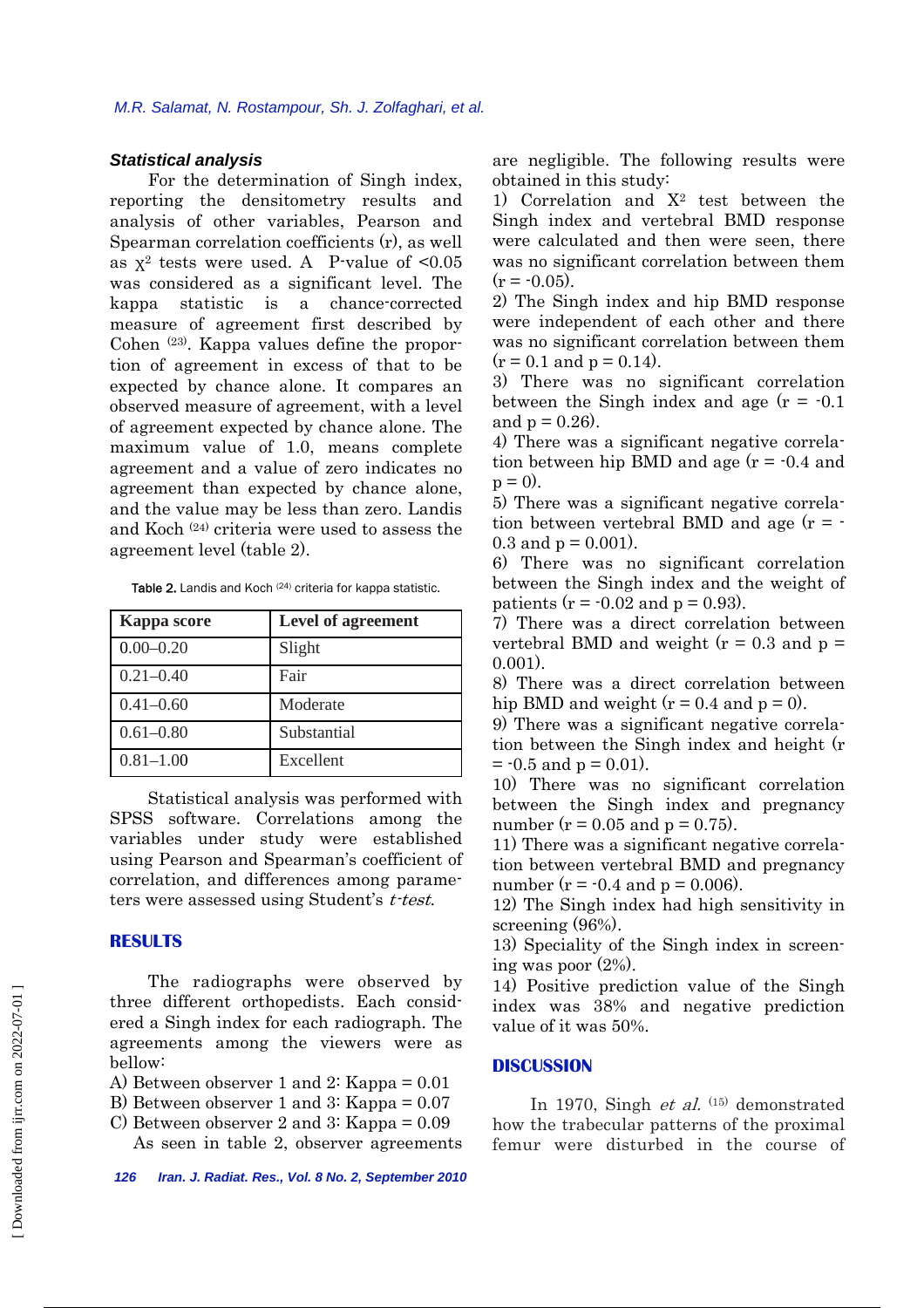osteoporosis. They, then, described six trabecular patterns: grade 6 representing a normal pattern, grade 4 osteopenia and grades 3 and lower increasing degrees of osteoporosis. The pattern of trabecular loss provided a semi quantitative estimate of osteoporosis, which would be a valuable tool in epidemiological studies.

 Many investigations have been done so far indicate the Singh index is an appropriate method for the diagnosis of osteoporosis and screening, this index has even been mentioned in orthopedic reference books. In contrast, a large number of studies have exactly shown the opposite of mentioned investigations.

In the investigation, Koot et al.  $(22)$ studied the reliability of the Singh classification of trabecular bone structure was studied in the proximal femur as a measure of osteoporosis, using kappa statistics. On the basis of their findings they consider that the Singh index has no value in assessing the grade of osteoporosis (22).

 In a study on 60 healthy women, which was done by Soontrapa *et al.* in 2005 in Thailand (25), it was shown that the Singh index has had poor reliability and poor diagnostic value in screening of femoral neck osteoporosis (25).

 In this study, after we analysis the data, we found that there was no significant correlation between the Singh index and bone densitometry and we cannot use this index for the evaluation and diagnosis of osteoporosis.

 There were two main deficiencies in this index:

1) Many patients, who had different BMDs, had similar Singh index.

2) There was no inter- and intra-observer agreement for the determination of the Singh index.

 Even the distance between a patient and X-ray tube, and the type of radiographs films, could influence the quality and resolution of the images.

 There were no significant correlations between the Singh index and other parameters such as age, weight, pregnancy number. However, there were significant negative correlations between BMD and parameters such as age and pregnancy number.

 It seems that, the only advantage of the Singh index is its high sensitivity for screening. The reason that some authors of some articles have confirmed the Singh index for the diagnosis of osteoporosis could had been to the lack of DXA bone densitometers at their times of investigation.

 Finally, we recommend comparing the Singh index with the QCT and QUS techniques for screening of osteoporosis.

#### **REFERENCES**

- 1. Kanis JA (1997) Diagnosis of osteoporosis. *Osteoporosis Int, 7:108-16.*
- 2. Ettinger B, Pressman A, Sklarin P, Bauer DC, Cauley JA, Cummings SR (1998) Associations between low levels of serum estradiol, bone density and fractures among elderly women: the study of osteoporotic fractures. *J Clin Endocrinol Metab, 83: 2239-2243.*
- 3. National Osteoporosis Foundation (2002) America's Bone Health: The State of Osteoporosis and Low Bone Mass in Our Nation. Washington.
- 4. Riggs BL and Melton LJ (1995) The worldwide problem of osteoporosis: insights afforded by epidemiology. *Bone, 17: 505-11.*
- 5. Cooper C, Atkinson EJ, Jacobsen SJ, O'Fallon WM, Melton LJ (1993) Population based study of survival after osteoporotic fractures. *Am J Epidemiol, 137: 1001-5.*
- 6. Center JR, Nguyen TV, Schneider D, Sambrook PN, Eisman JA (1999) Mortality after all major types of osteoporotic fracture in men and women: an observational study. *Lancet, 353: 878-82.*
- 7. Bone Health and Osteoporosis (2004) A Report of the Surgeon General. Rockville: US Department of Health and Human Services, Office of the Surgeon General. US Department of Health and Human Services.
- 8. National Osteoporosis Foundation (2003) Physician's guide to prevention and treatment of osteoporosis. Washington.
- 9. Cummings SR, Black DM, Nevitt MC, Browner W, Cauley J, Ensrud K, Genant HK, Palermo L, Scott J, Vogt TM (1993) Bone density at various sites for the prediction of hip fractures. *Lancet, 341: 72-5.*
- 10. Hui SL, Slemenda CW, Johnston Jr C (1988) Age, and bone mass as predictors of fracture in a prospective study. *J Clin Invest, 81: 1804-1809.*
- 11. Black DM, Cummings SR, Genant HK, Nevitt MC, Palermo L, Browner W (1992) Axial and appendicular bone density predict fractures in older women. *J Bone Miner Res, 7: 633-638.*
- *12.* Salamat MR, Rostampour N, Shanehsazzadeh S, Tavakoli MB, Siavash M, Almasi T (2008) Assessment of bone mineral density with dual energy X-ray absorptiometry in pre- and post-menopausal women. *Iran J*